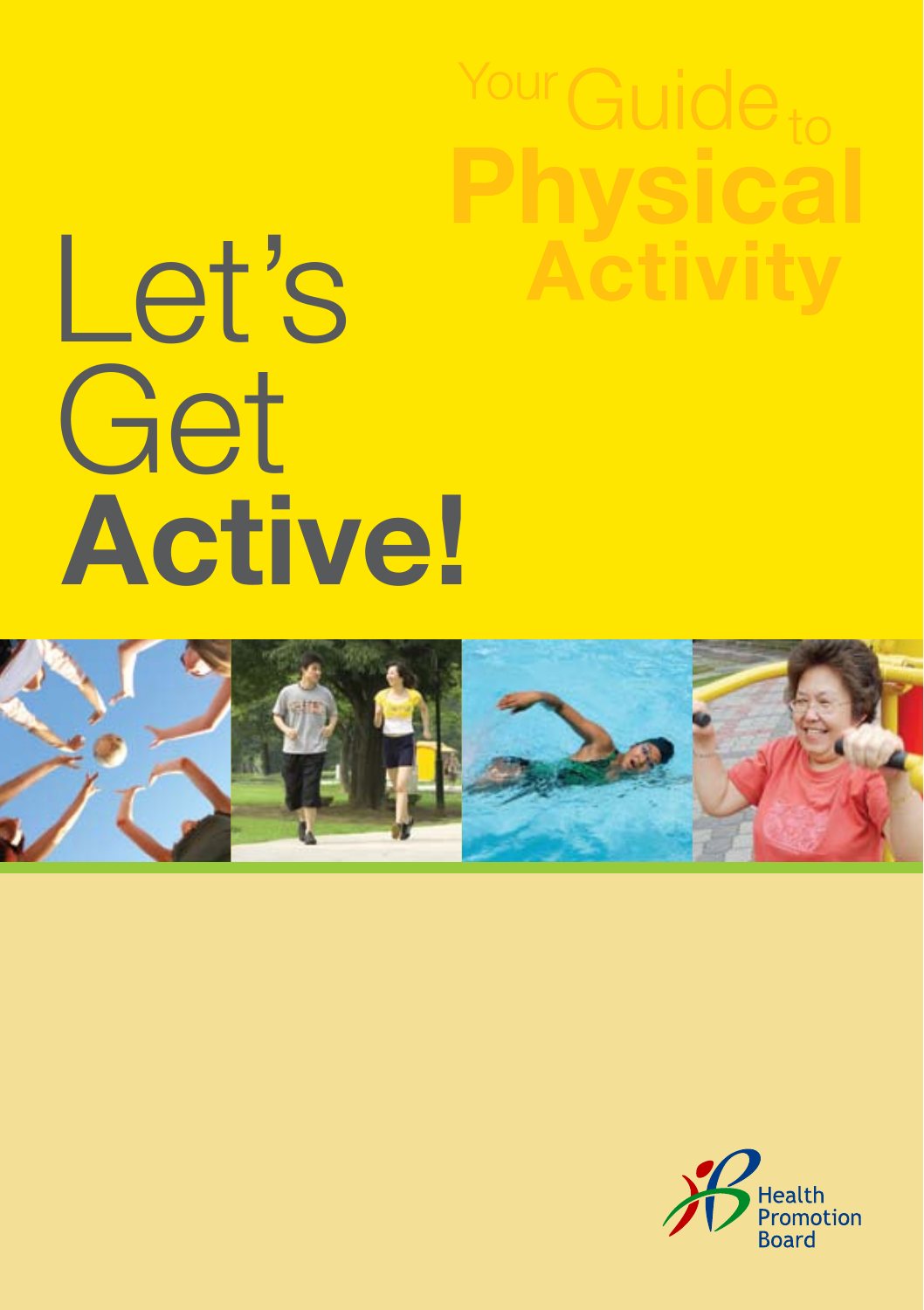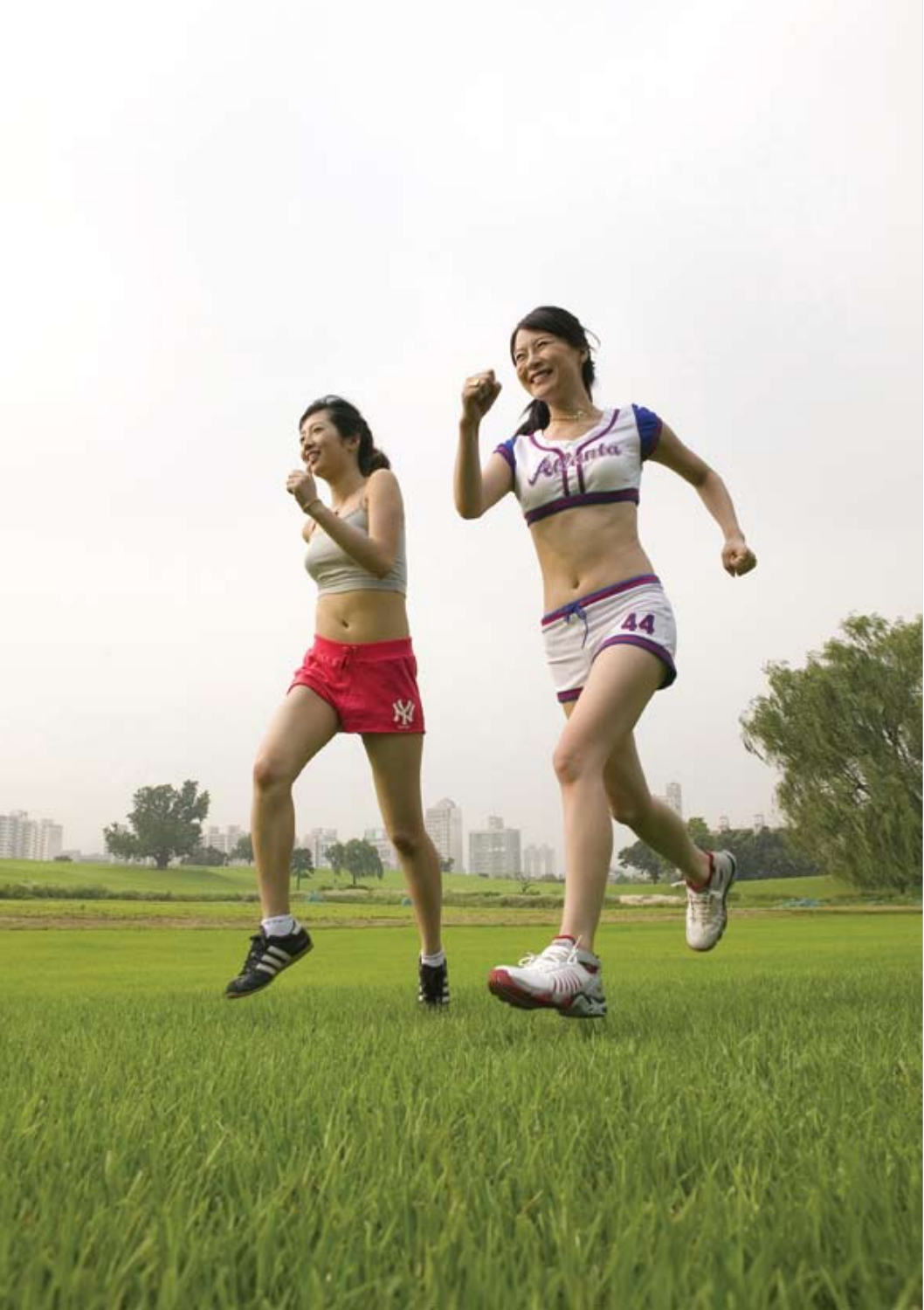# **CONTENTS**

| It's Time to Get Active                                          | 02 |
|------------------------------------------------------------------|----|
| <b>What is Physical Activity?</b>                                | 03 |
| <b>How Much Physical Activity</b><br><b>Should You Be Doing?</b> | 06 |
| <b>Put Safety First</b>                                          | 13 |
| <b>Keep It Going</b>                                             | 15 |
| <b>Know Your Fitness Level</b>                                   | 16 |

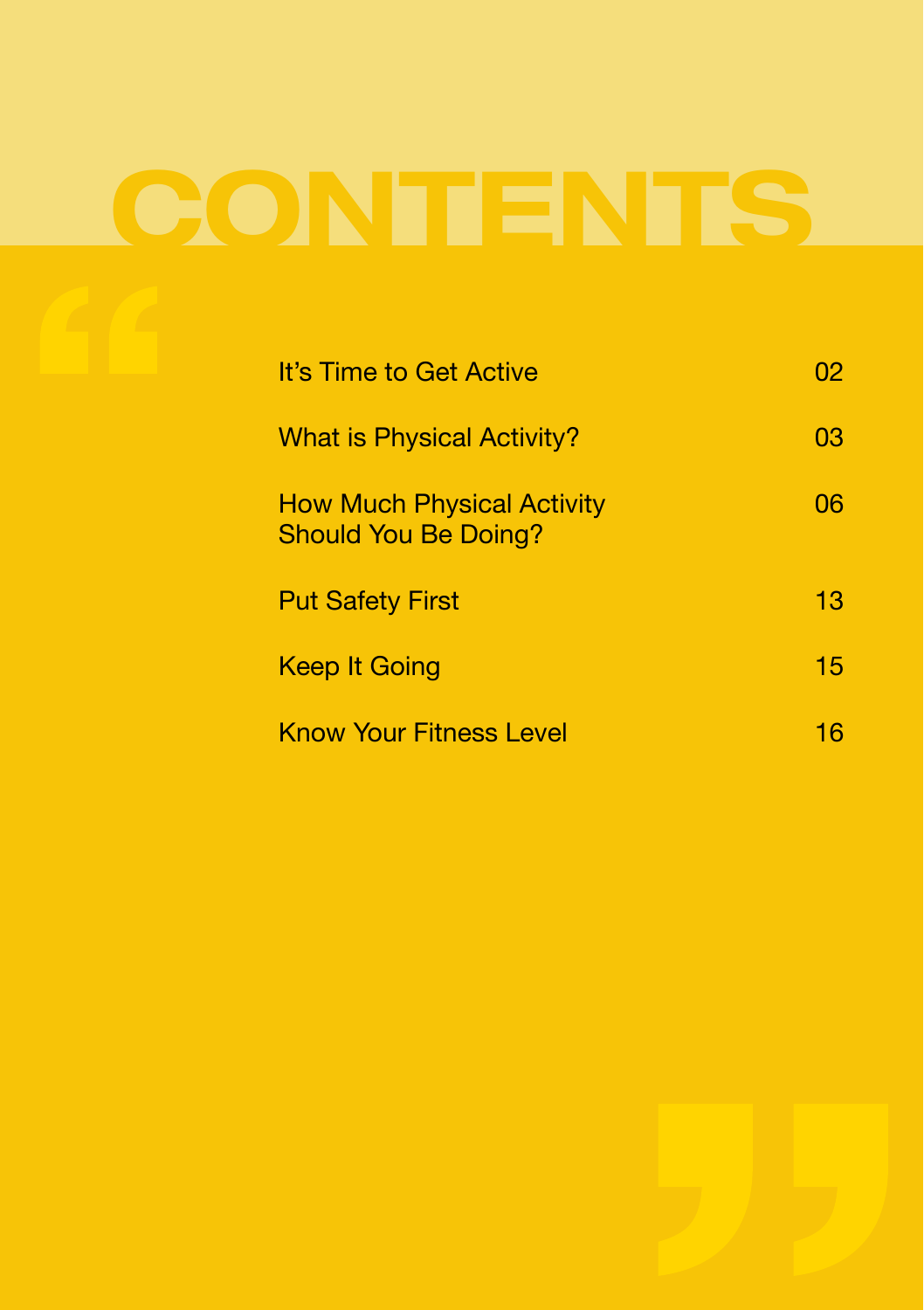# It's Time to Get Active

#### Do these situations sound familiar?

*"I always feel tired and worn out." "Walking two flights of stairs makes me breathless." "My spouse and children are putting on weight."*



Everyone can be physically active. Make physical activity your answer to feeling tired, out of breath and out of shape.

Being active not only helps you look good and feel good, it also allows you to enjoy a better quality of life. No matter how old you are or unfit you feel, you can benefit from an active lifestyle.

#### **Physical activity:**

- Gives you more energy
- Reduces stress and anxiety
- Promotes heart and lung fitness
- Keeps bones and muscles strong
- Helps maintain a healthy weight
- Reduces the risk of high blood pressure, heart disease, diabetes, stroke and certain cancers
- Helps you stay independent as you grow older

It is never too late to start. Take the first step now and get active!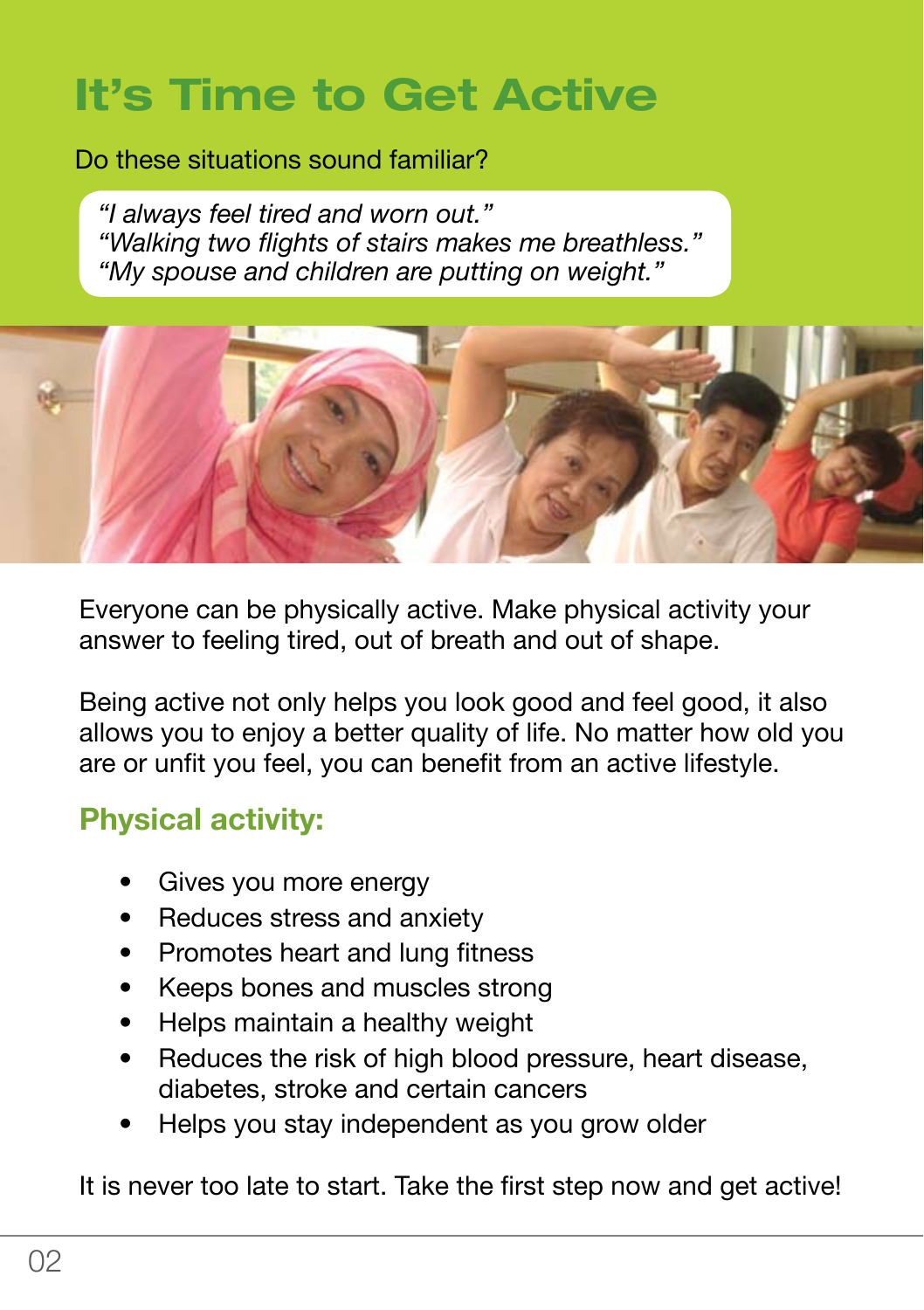# What is Physical Activity?

Physical activity is any activity that gets your body moving. It includes daily activities such as taking the stairs and doing housework as well as leisure activities such as jogging and swimming.



#### **Every effort counts**

If you have not been physically active, start slowly. Think how you can include physical activity into your daily routine, whether at home, at work or during your leisure time.

You can begin with the following:

- Take the stairs instead of the lift.
- Get off the bus one or two stops before your destination and walk the rest of the way.
- Park the car further away from your destination.
- Go for a walk after dinner with your family.
- Wash your car instead of sending it to the carwash.
- Do housework like mopping the floor.
- Go trekking at nature reserves and parks.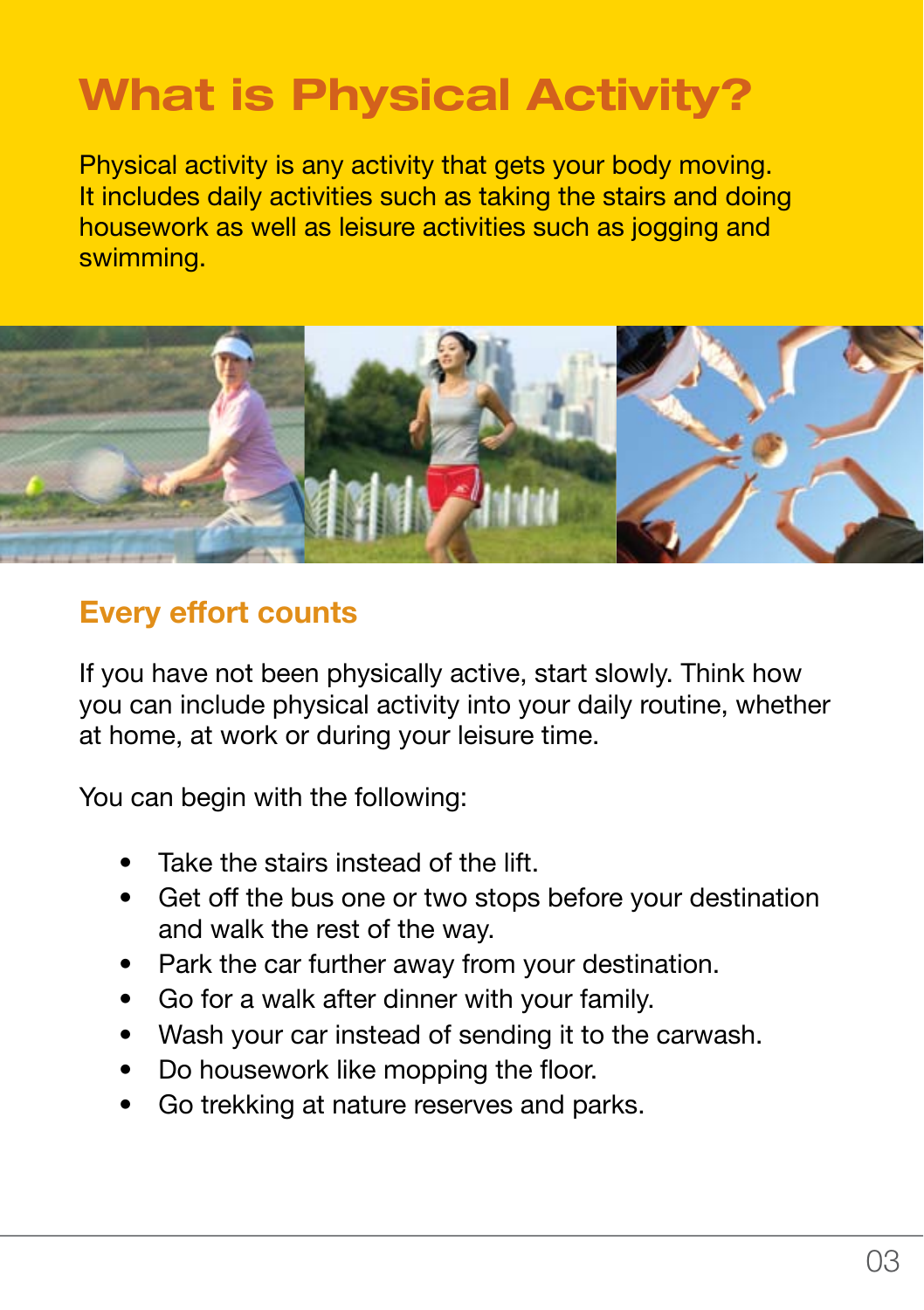#### **Every excuse counts**

You know physical activity is good for you. So what is holding you back? Excuses! Here's how you can deal with them:

| <b>Excuse</b>        | <b>Solution</b>                                                                                                                                                                |
|----------------------|--------------------------------------------------------------------------------------------------------------------------------------------------------------------------------|
| I'm too busy.        | Try a 10-min brisk walk to<br>your lunch venue or to the<br><b>MRT</b> station.<br>Exercise while you are watching<br>TV programmes.                                           |
| I'm too tired.       | Get active! Feel the difference<br>- you will be refreshed and<br>energised after your activity.<br>For a start, do three 10-minute<br>segments of physical activity<br>a day. |
| I'm too lazy.        | Get a family member, friend or<br>colleague to motivate you.<br>Join an interest group or club<br>where members count on you<br>to show up.                                    |
| I might get injured. | Choose activities that are<br>suitable for your age and<br>fitness level.<br>Start slowly. Do your warm-up<br>and cool-down exercises too.                                     |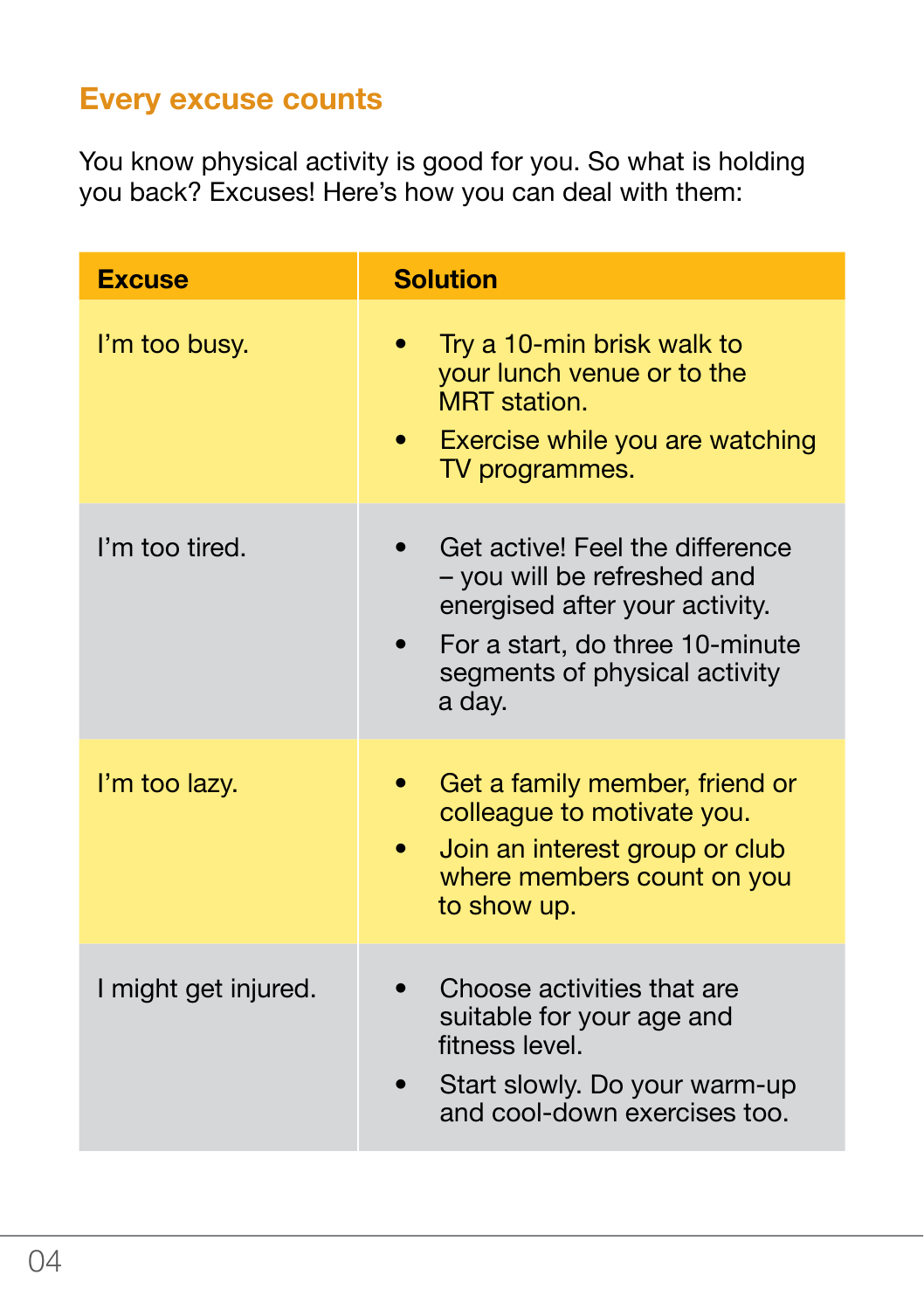| <b>Excuse</b>                    | <b>Solution</b>                                                                                                                                                                                        |  |
|----------------------------------|--------------------------------------------------------------------------------------------------------------------------------------------------------------------------------------------------------|--|
| I find it difficult<br>to start. | Choose an activity that<br>interests you.<br>Invite your family, friends or<br>$\bullet$<br>colleagues to get active with you.<br>Join an interest group or club<br>$\bullet$<br>and make new friends. |  |
| The weather is<br>too hot.       | Get active early in the morning<br>or evening.<br>Explore activities that can be<br>$\bullet$<br>done indoors, including using<br>workout VCDs/DVDs*.                                                  |  |

Put a stop to your excuses! You can make the difference. Make physical activity part of your life.

The following workout VCDs/DVDs are available at the Health \*Information Centre of Health Promotion Board:

- Aarrokkia Attam
- FaBulouS
- FunFITT
- Kebayarobics
- WorkFit

The FaBulouS DVD costs \$4 while the rest of the workout VCDs cost \$3 each. For more information, please call 6435 3954.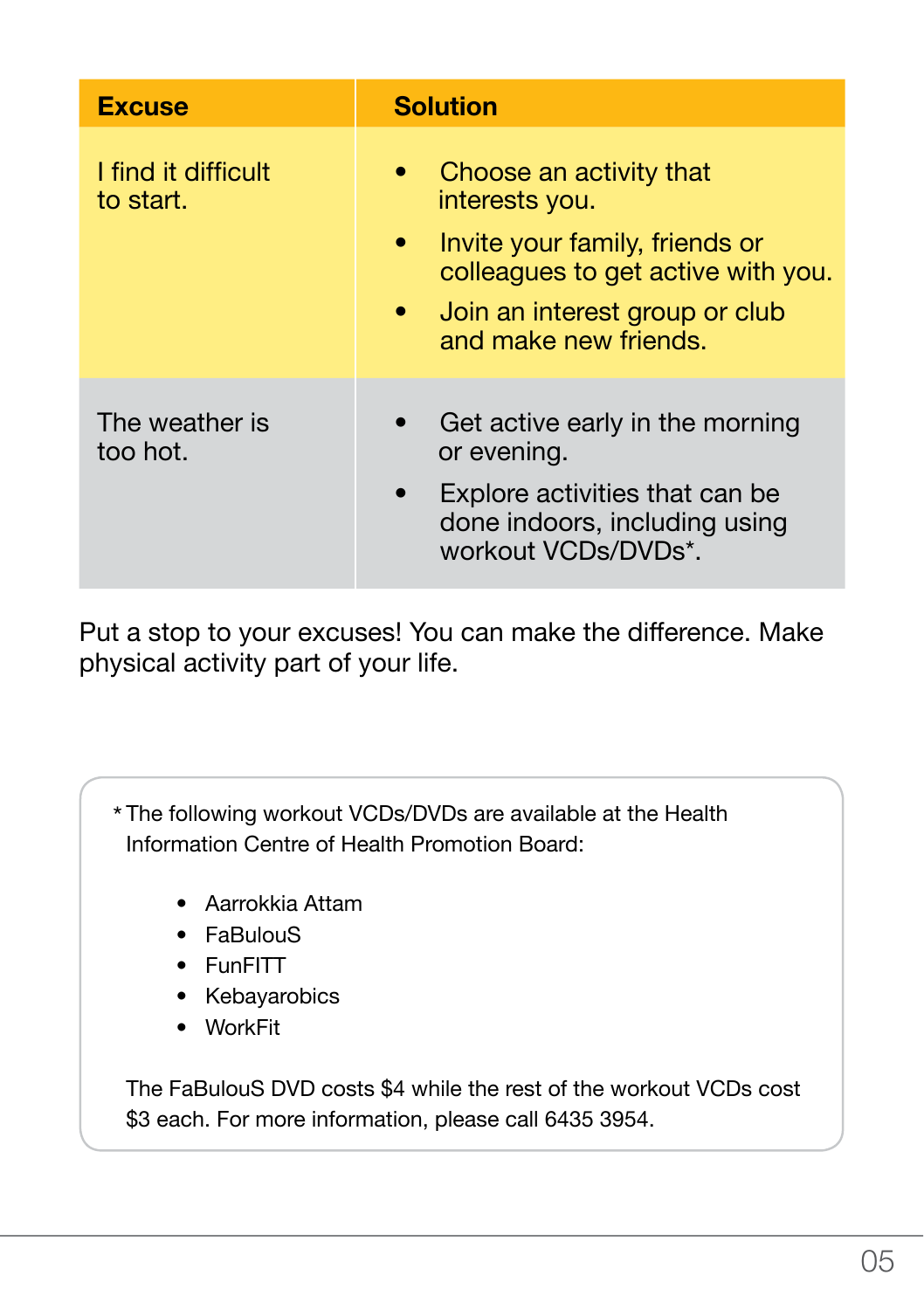# How Much Physical Activity Should You Be Doing?

For health benefits, you need to engage in both aerobic and muscle-strengthening activities each week.



#### **Aerobic activities**

Aerobic activity, also known as endurance activity, makes you breathe harder and your heart beat faster. It improves heart and lung fitness. Examples of aerobic activities are brisk walking, dancing, cycling, jogging, swimming and playing basketball.



**M** Guide [for healthy adults]

Engage in:

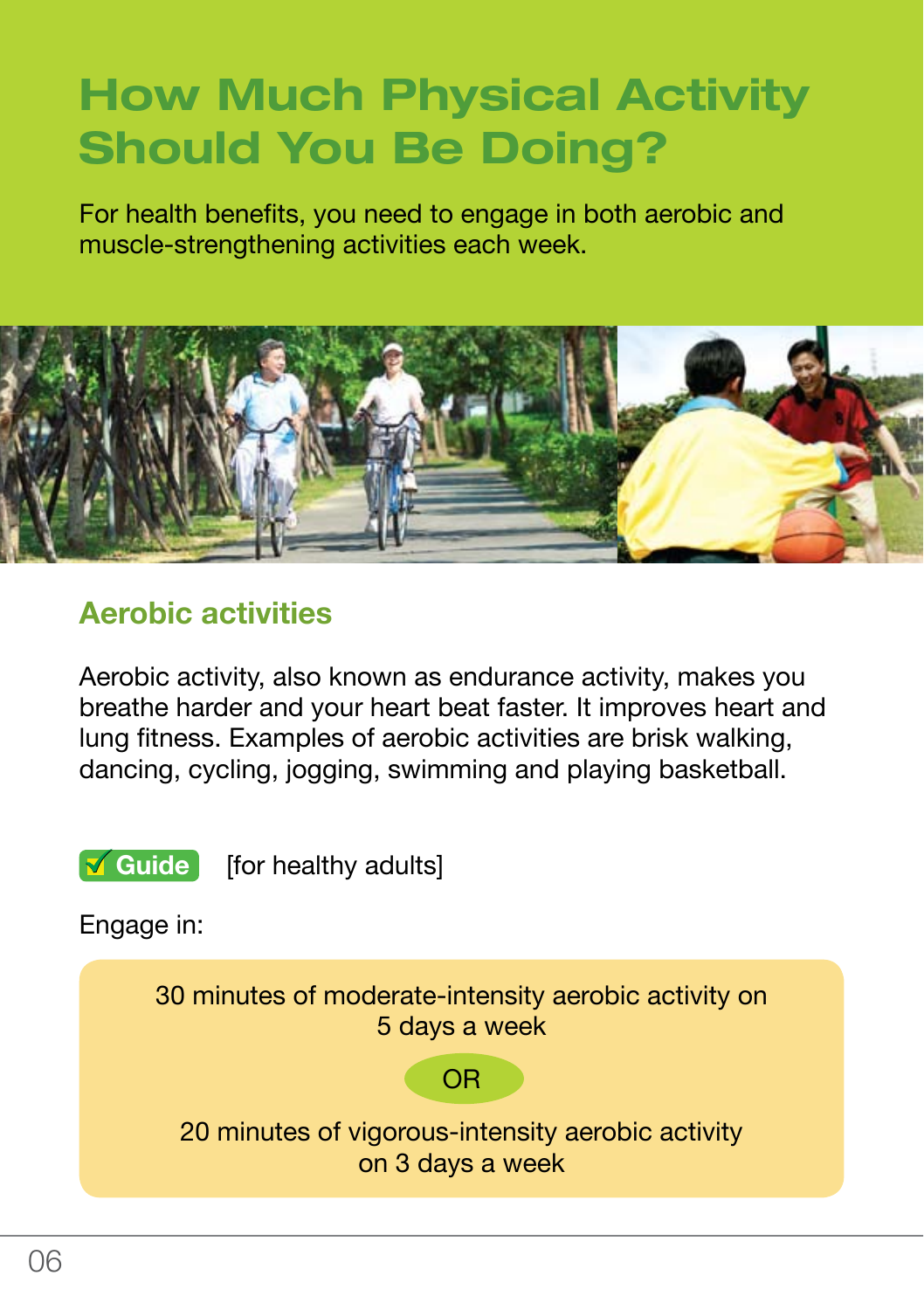#### **You can:**

- Combine moderate and vigorous-intensity aerobic activity in a week for more variety.
- Do the aerobic activity in segments of at least 10 minutes. You don't have to do the 20 or 30 minutes at one go.



Try brisk walking. It can be fun and can be done anytime, anywhere.

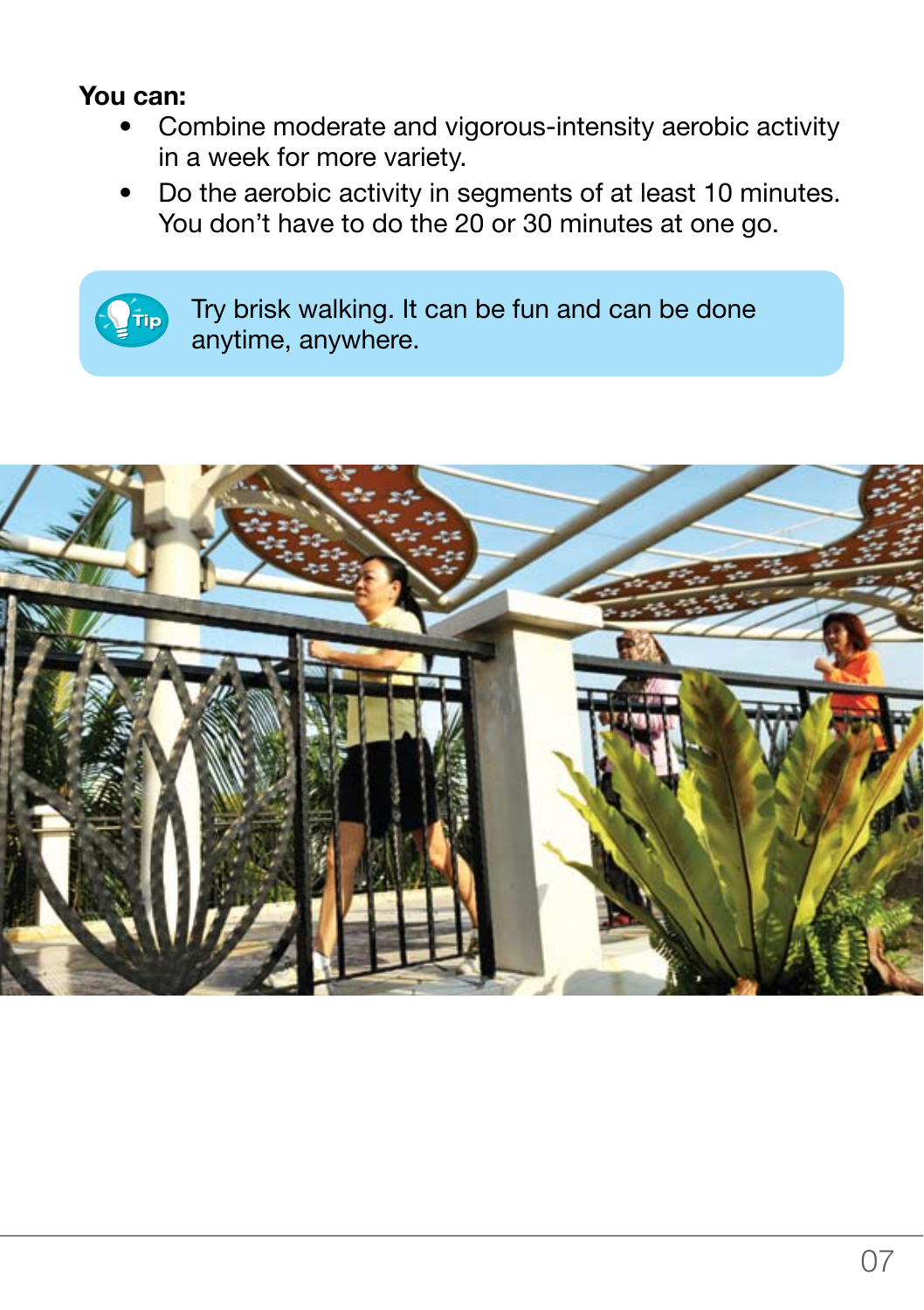#### **Estimate your intensity**

Intensity is how hard your body is working during aerobic activity. The table below is a simple guide to help you estimate your intensity.

| <b>Intensity</b> | <b>Description</b>                                                                                                                                 | <b>Examples</b>                                                                                                                                                                                                                     |
|------------------|----------------------------------------------------------------------------------------------------------------------------------------------------|-------------------------------------------------------------------------------------------------------------------------------------------------------------------------------------------------------------------------------------|
| Moderate         | Your heart rate<br>increases.<br>You break a sweat.<br>You can still talk but<br>$\bullet$<br>not sing during the<br>activity.                     | <b>Brisk walking</b><br>(5 km/hr)<br>Leisure cycling<br>$(<$ 16 km/hr)<br>Leisure swimming<br>Playing golf<br>$\bullet$<br>Playing doubles<br>$\bullet$<br>tennis<br>Line-dancing<br>$\bullet$                                      |
| <b>Vigorous</b>  | You are breathing<br>hard and fast.<br><b>Your heart</b><br>rate increases<br>significantly.<br>• You will it find hard to<br>hold a conversation. | • Jogging or running<br>Swimming<br>$\bullet$<br>continuous laps<br><b>Playing singles</b><br>$\bullet$<br>tennis<br>Rollerblading at<br>$\bullet$<br>fast pace<br><b>Playing basketball</b><br>or football<br><b>Skipping rope</b> |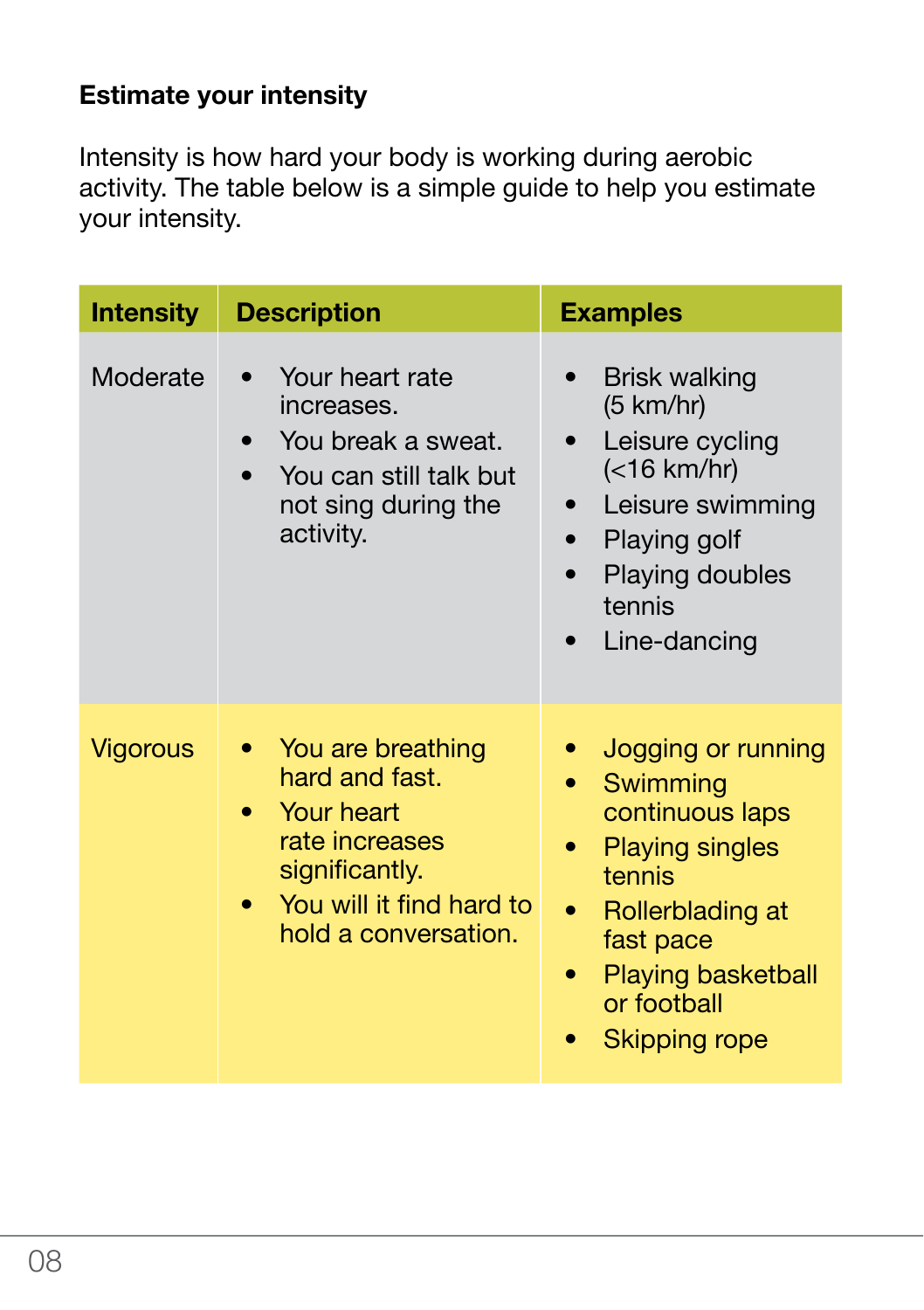The Exercise Heart Rate Chart can also be used to help you gauge how hard you are exercising. For moderate intensity, you should aim for 70%-80% of your Maximum Heart Rate\*.

Follow these steps to determine your intensity:

Immediately after you stopped your activity, take your pulse to measure your heart rate. Step 1

> Your pulse can be felt on your wrists and neck. Count the number of beats for 15 seconds.



- Step 2 Obtain your heart rate by multiplying the number of beats by 4.
- **Step 3** Using the Chart, read off from your age and calculated heart rate (in Step 2) to determine whether you are exercising in your desired intensity.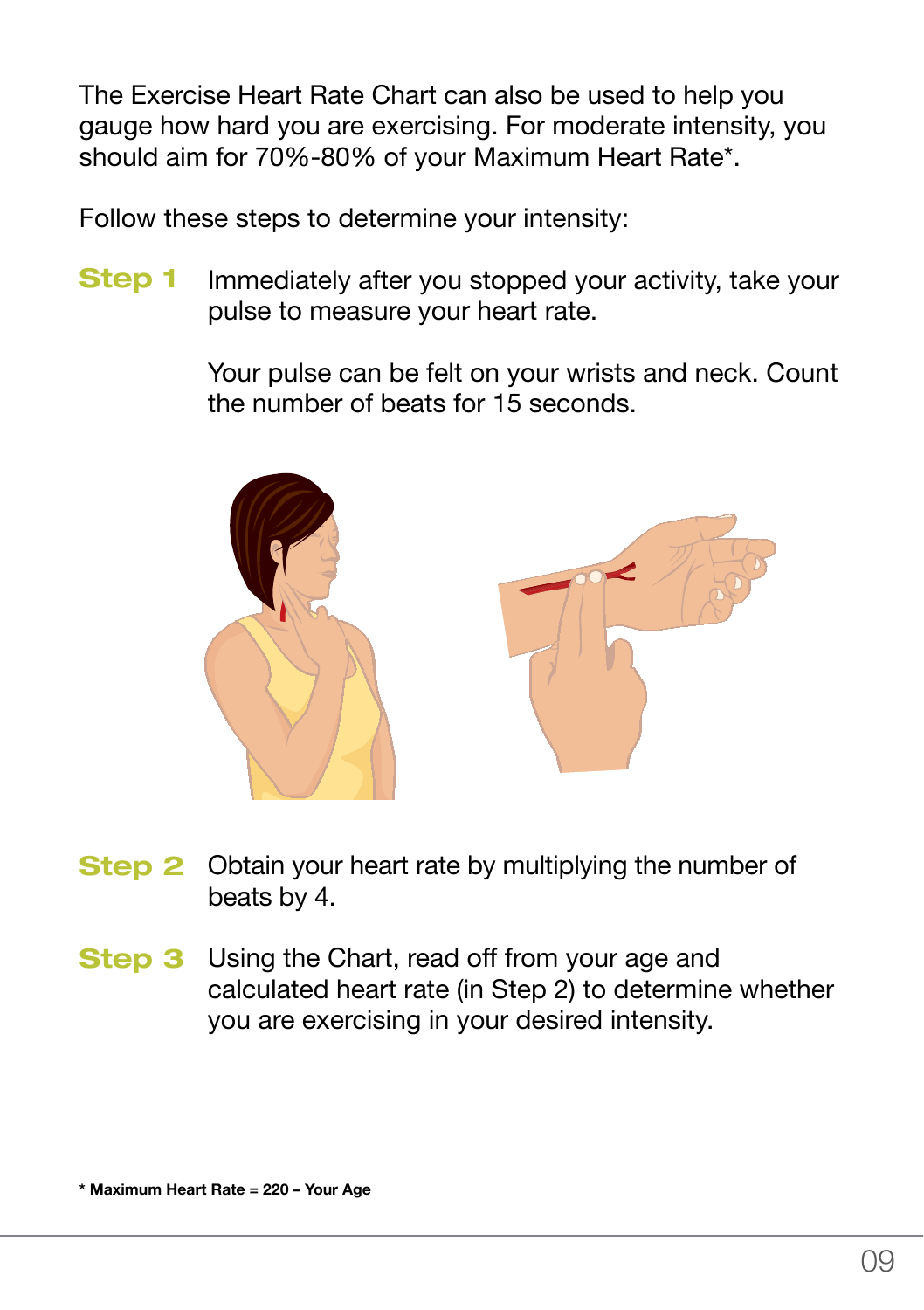#### **Exercise Heart Rate Chart**

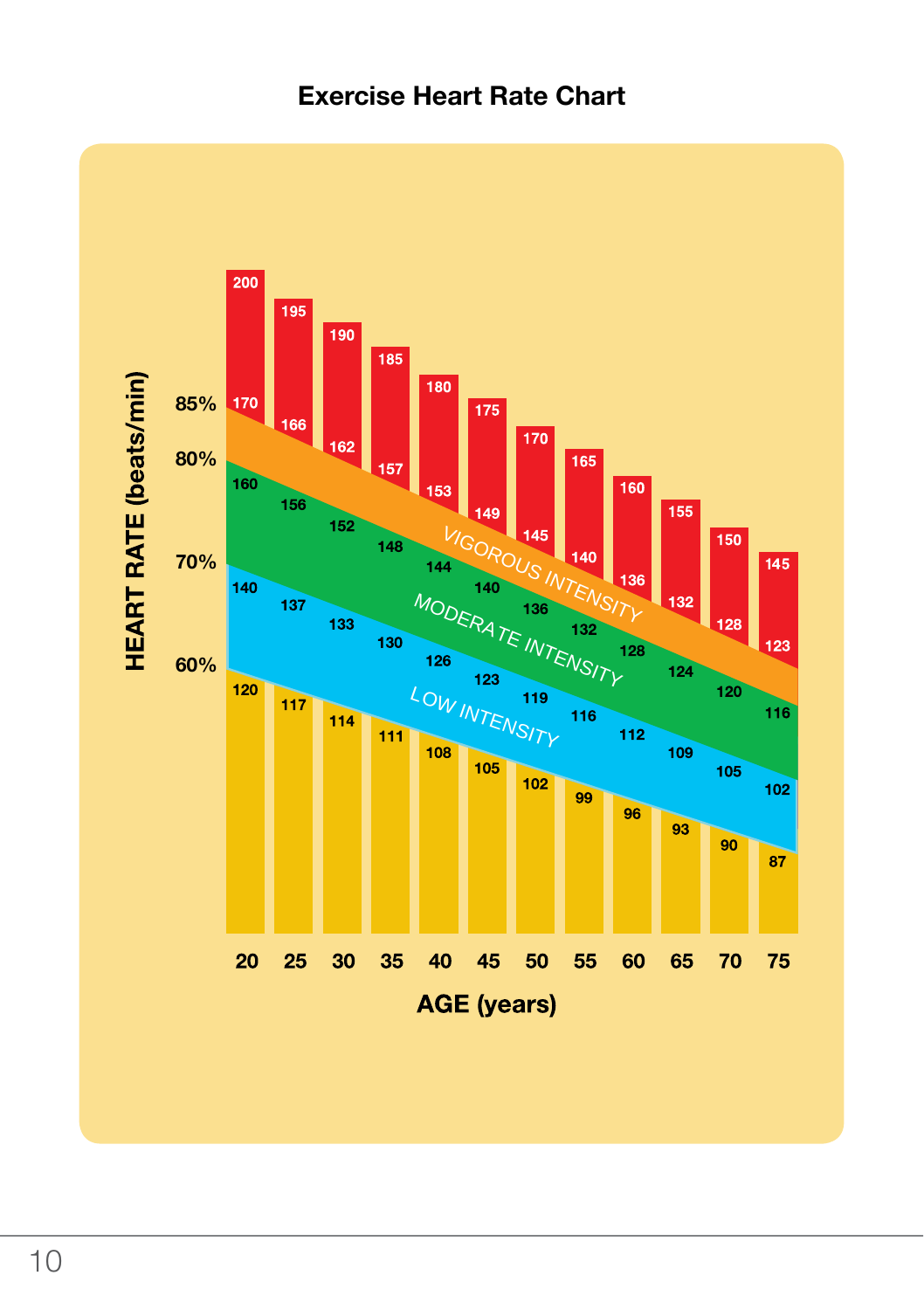

#### **Muscle-strengthening activities**

Besides aerobic activity, you need to engage in activities to increase bone strength and muscular fitness. Musclestrengthening activities reduce the risk of osteoporosis. Such activities should work all the major muscle groups of your body, that is, the legs, hips, back, chest, abdomen, shoulders and arms.

Examples include:

- Doing exercises that use your body weight for resistance (e.g. push ups, pull ups, sit ups and squats)
- Working with resistance bands
- Weight training

**Guide** [for healthy adults]

Engage in muscle-strengthening activities that work all major muscle groups on 2 or more days a week.

Muscle-strengthening activities should be performed to the point at which it is difficult to do another repetition. A repetition is one complete movement of an activity, like lifting weights or doing sit-ups.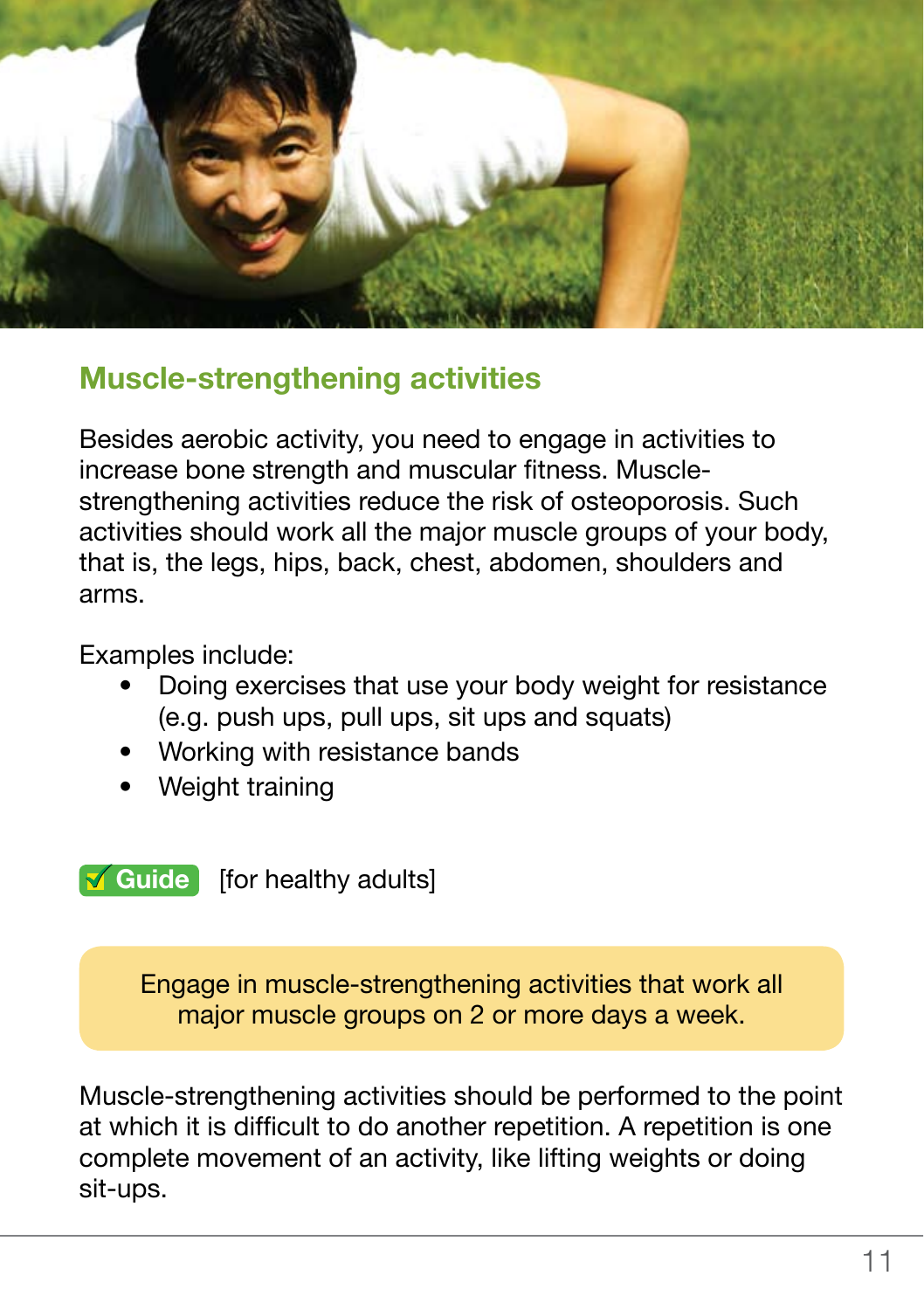#### **You can:**

Tip

- Perform muscle-strengthening activities on the same or different days that you do aerobic activities.
- Start with one day a week and gradually increase the frequency.
- Start with less repetitions but work towards 8-12 repetitions as you get fitter.

You can use tin cans or bottled water as weights to perform your muscle-strengthening activities.



As you grow older, engage in balance activities to reduce your risk of falls. Try activities such as tai chi / qigong and exercises like walking on tiptoe and walking heel to toe.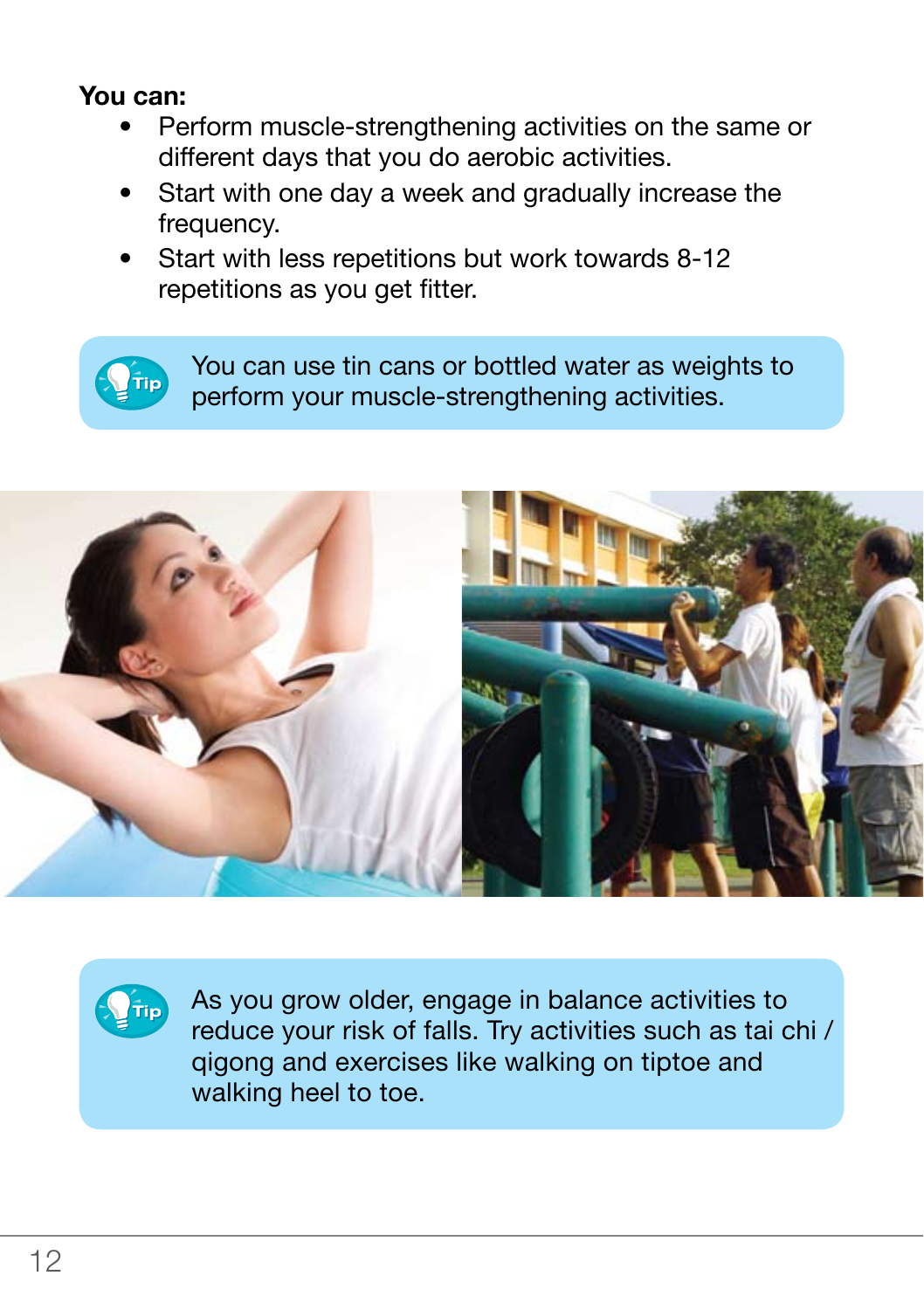## Put Safety First

Physical activity is generally safe for everyone. If you have not been active and have a medical condition such as heart disease, high blood pressure, diabetes or asthma, you should consult your doctor on the type and amount of physical activity suitable for you.



To minimise the risk of injury:

- Choose activities suitable for your fitness level and age.
- Start slow. Build up the intensity and the duration of the activity gradually. Give your body time to adjust to the increased physical activity.

#### **Example**

Aim to brisk walk three times a week if you have just started. Even if you only brisk walk for 10 minutes each time, congratulate yourself.

For the next week, you may want to try brisk walking 15 minutes each time or walk four times a week. During subseqent weeks, you may want to add other activities to keep the interest up.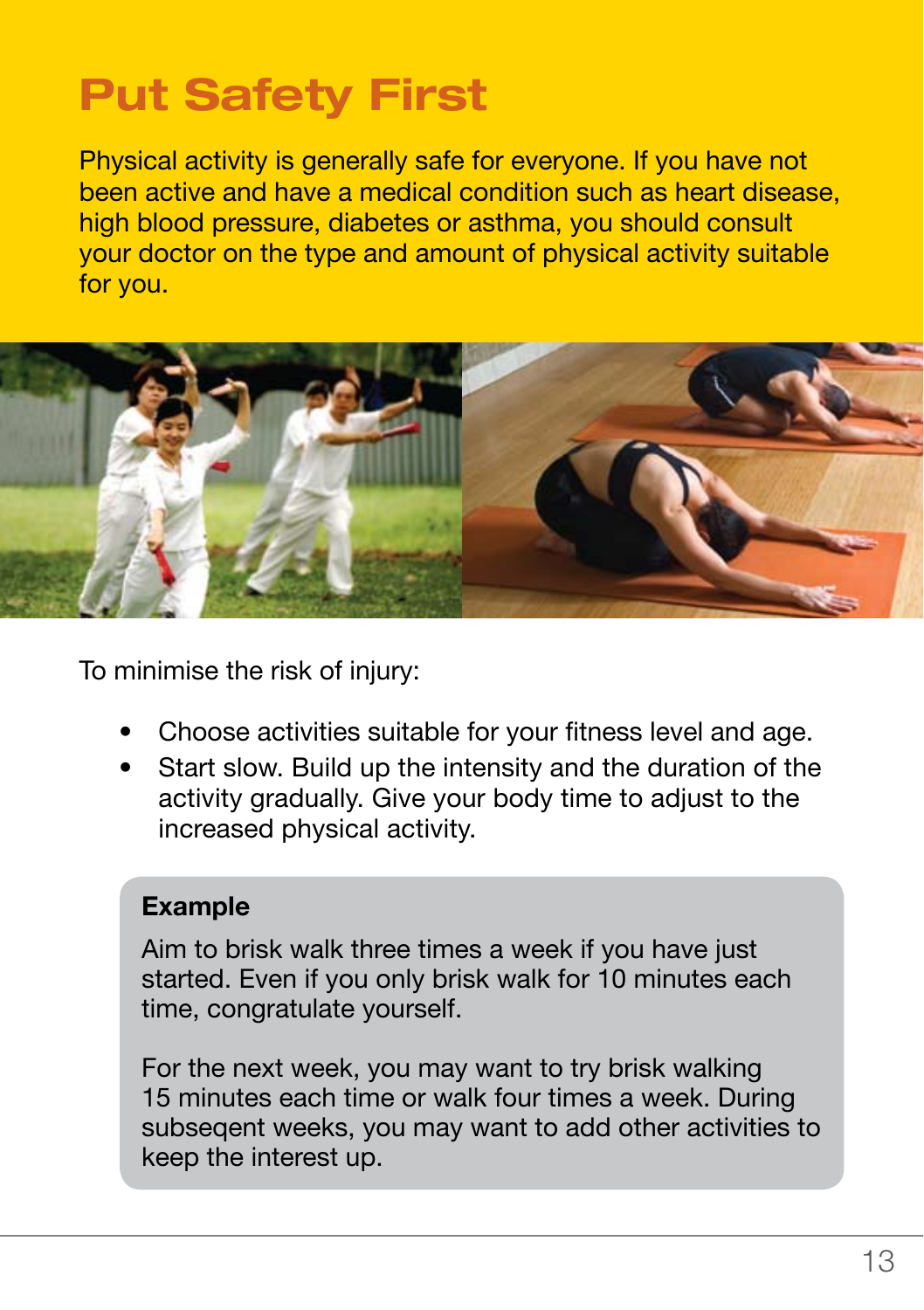#### **Other safety tips**

- Warm up by doing your activity at a slower speed or lower intensity. For example, walking briskly before your jogging session. This helps to prevent injuries.
- After your activity, cool down by performing gentle stretches. This helps to improve flexibility and prevent aches.
- Wear appropriate and comfortable clothes and shoes for your activity.
- Use safety gear. Examples include wearing a helmet when cycling and putting on elbow and knee guards when rollerblading.
- Exercise in safe areas, e.g. do not jog alone in dark paths or roads.
- Stop the activity immediately if you experience chest discomfort, pain, dizziness or other unusual symptoms.
- Drink water before, during and after your activity to prevent dehydration.
- Choose a cooler time of the day to get active. If you are exercising in hot weather, wear a cap and apply sunblock lotion.
- Do not exercise when you have a fever, a viral infection or are recovering from an illness.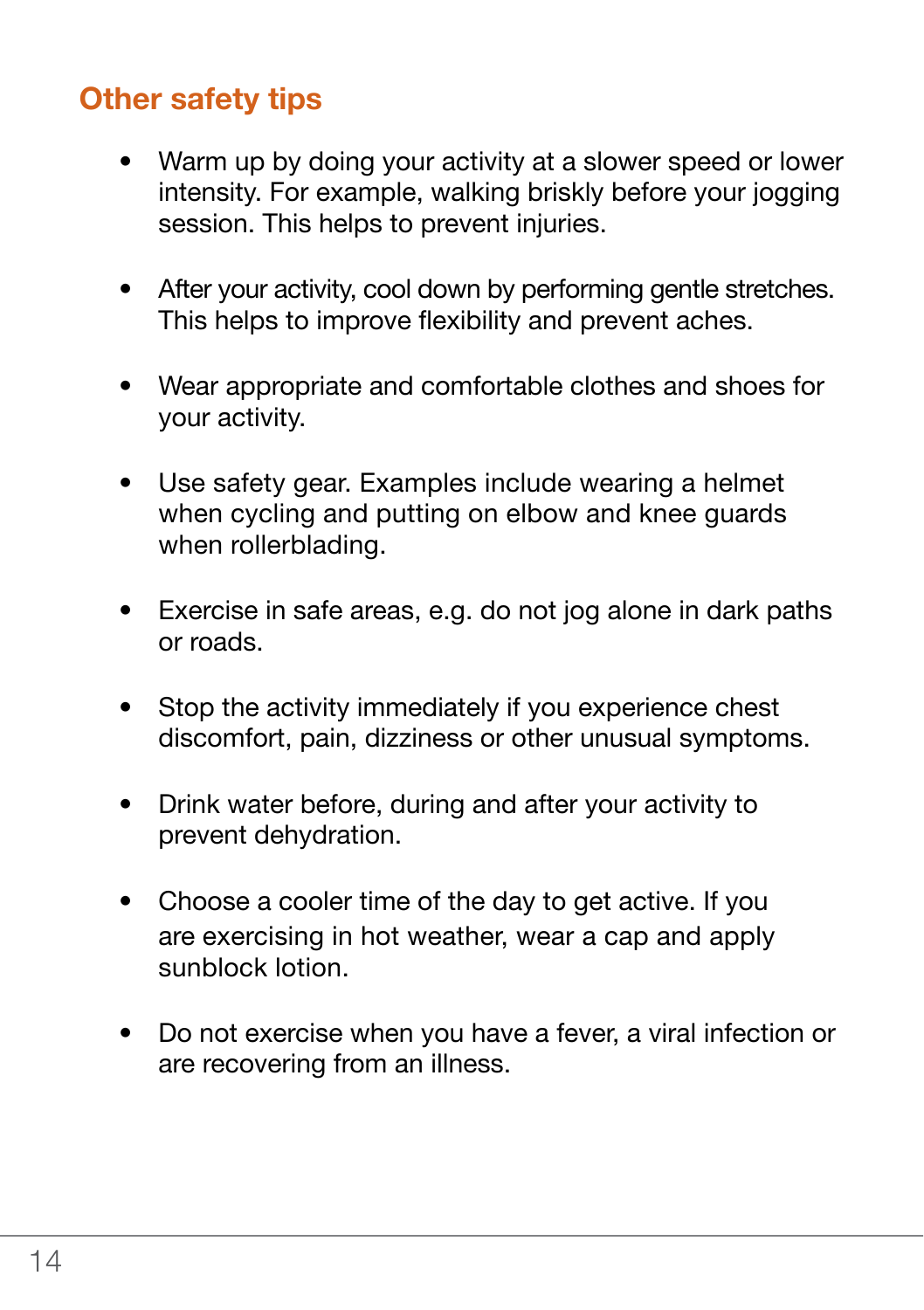# Keep It Going

Make an active lifestyle your way of life. To keep it going, here's what you can do:

- Explore new activities with your family, friends or colleagues to keep the interest going.
- Pick up new sports or activities to inject variety.
- Set realistic short-term goals to help you stay focused and motivated.
- Do not feel miserable when something comes up that breaks your routine. Setbacks are temporary – just get going again as soon as you can.
- Reward vourself when you've achieved your goals.



Staying healthy for loved ones can be the strongest motivation to be physically active.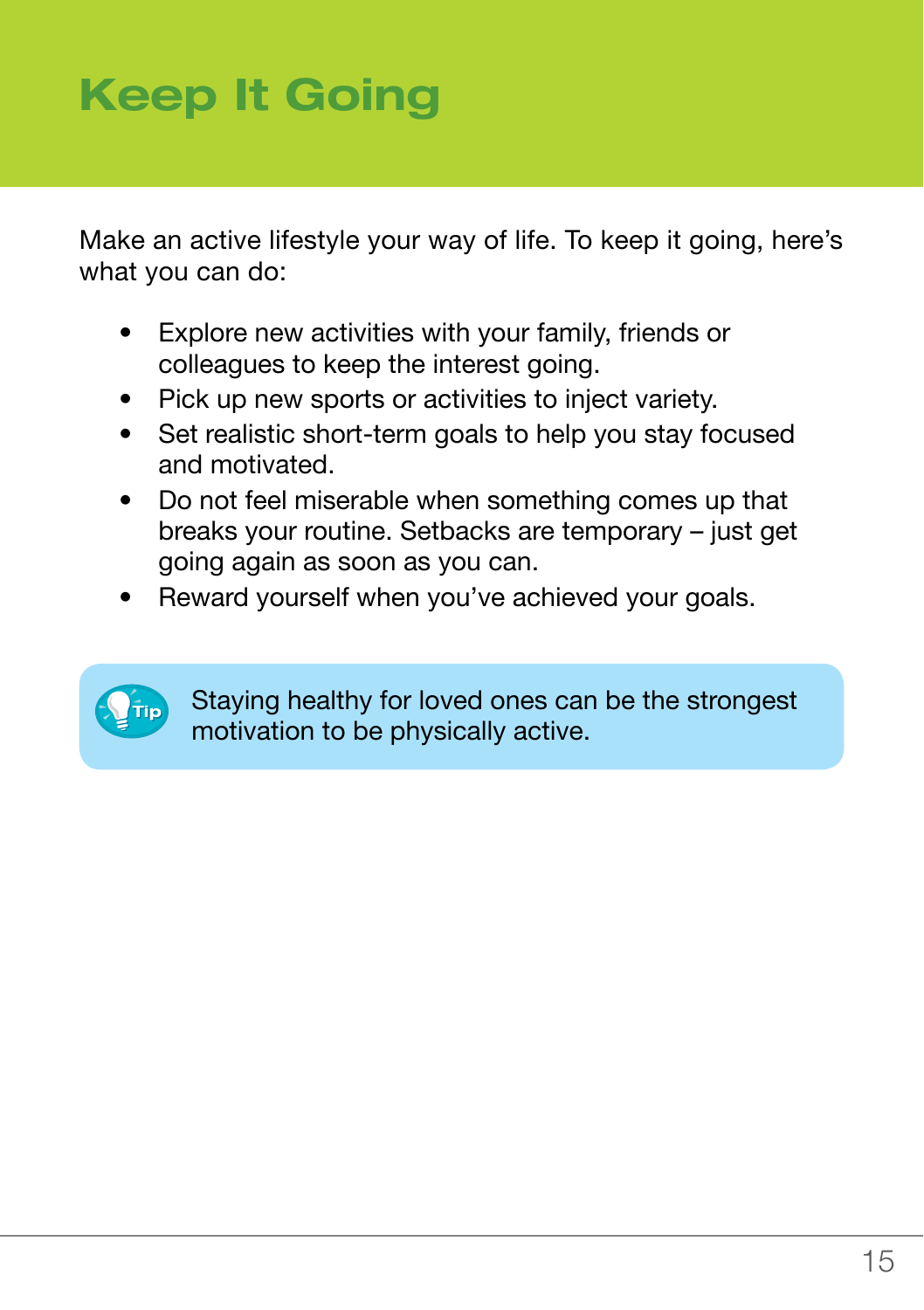### Know Your Fitness Level

See physical activity as an investment for your health. Over time, how do you assess the fitness benefits that come with regular physical activity?

You can measure your fitness level through fitness assessment tests such as the 2-km Walk Test and the 2.4-km Run Test.

#### **The 2-km Walk Test**

This test is suitable for people who have just started exercising as well as those who have been engaging in regular physical activity such as brisk walking.

#### **The 2.4-km Run Test**

The 2.4-km Run is more suitable for people who are fit and have been engaging in vigorous intensity activities such as jogging and running.

At selected parks in Singapore, there are walking trails with Do-It-Yourself Fitness Assessment signages containing step-bystep instructions on the 2-km Walk Test.

For more information, visit www.hpb.gov.sg/physicalactivity.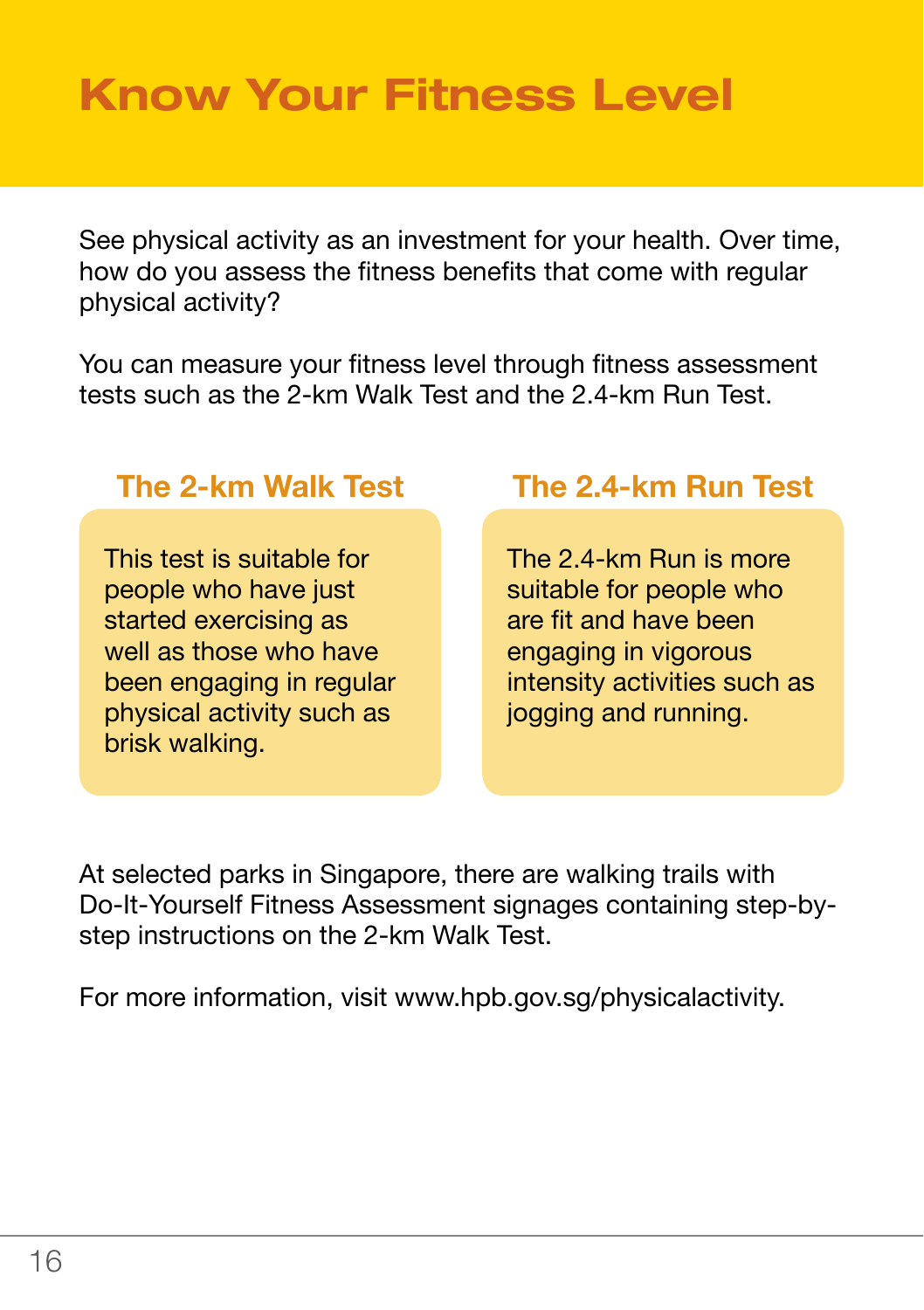